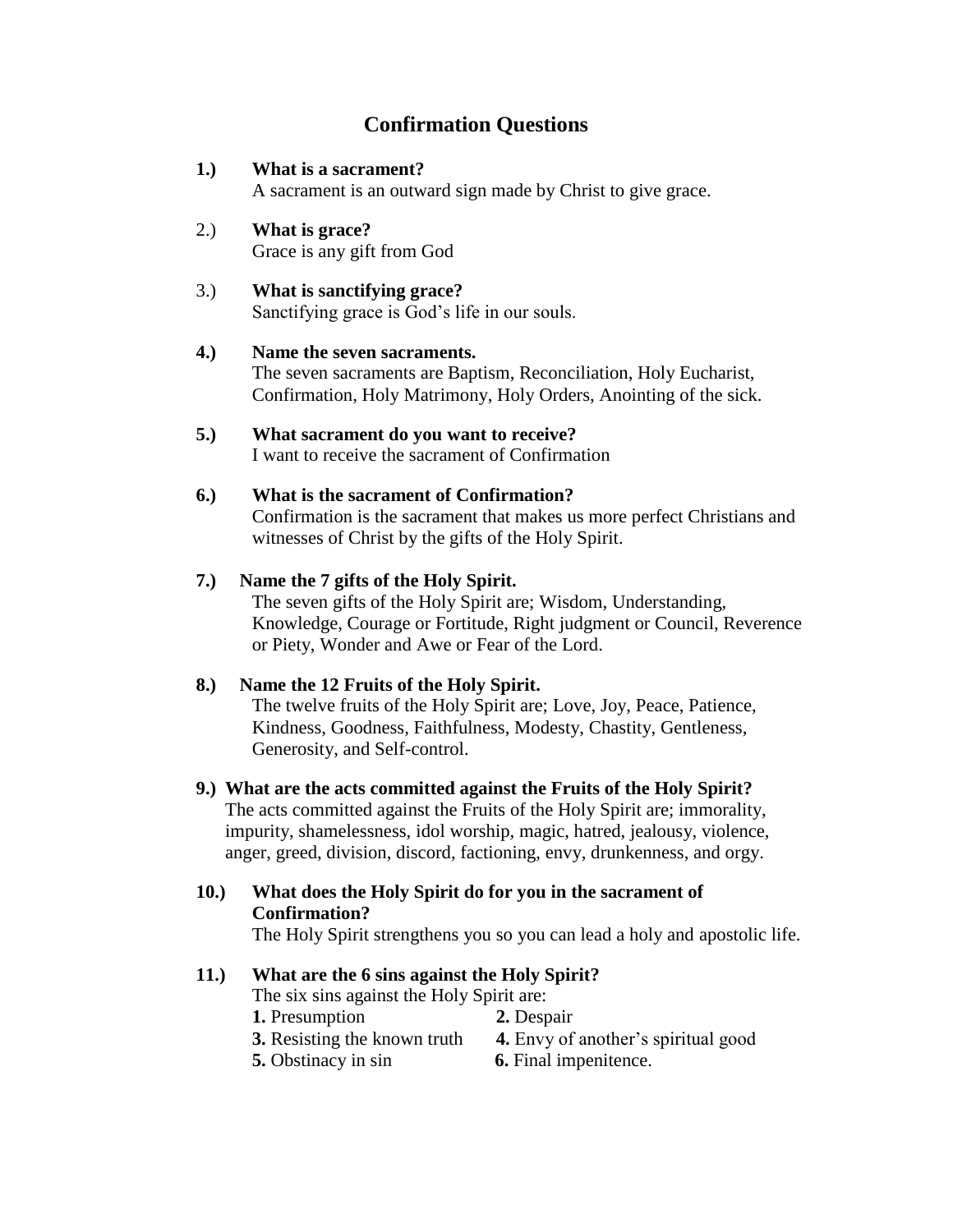- **12.) Are you assured of going to heaven when you are Confirmed?** No, not if you die in the state of mortal sin.
- **13.) When do we promise that we will never give up the practice of Catholic faith?**

At our Baptism and Confirmation

- **14.) Is there only one God?** Yes, there is only one God, who exists as three equal and distinct Persons. We call these persons the Blessed Trinity.
- **15.) How many persons are there in God?** There are three Persons in God.
- **16.) What are the three Persons of the Holy Trinity called?** The three Persons of the Holy Trinity are called the Father, the Son, and the Holy Spirit.
- **17.) Is each person of the Holy Trinity God?** Yes, each Person of the Holy Trinity is God.
- **18.) Who is the First Person of the Holy Trinity?** The First Person of the Holy Trinity is God the Father.
- **19.) Who is the Second Person of the Holy Trinity?** The Second Person of the Holy Trinity is God the Son.
- **20.) Who is the Third Person of the Holy Trinity?** The Third Person of the Holy Trinity is God the Holy Spirit.
- **21.) Are the three Divine Persons equal, or is one greater than the others?** The three Divine Persons, since they are only one God, are equal in every respect and possess equally and in common every perfection and every action.
- **22.) Which Person of the Holy Trinity became man?** The Second Person, God the Son, became man without giving up His divine nature.
- **23.) When the Son of God, Jesus, became man did He have a human mother?** Yes
- **24.) Who is the Mother of Jesus?** The Blessed Virgin Mary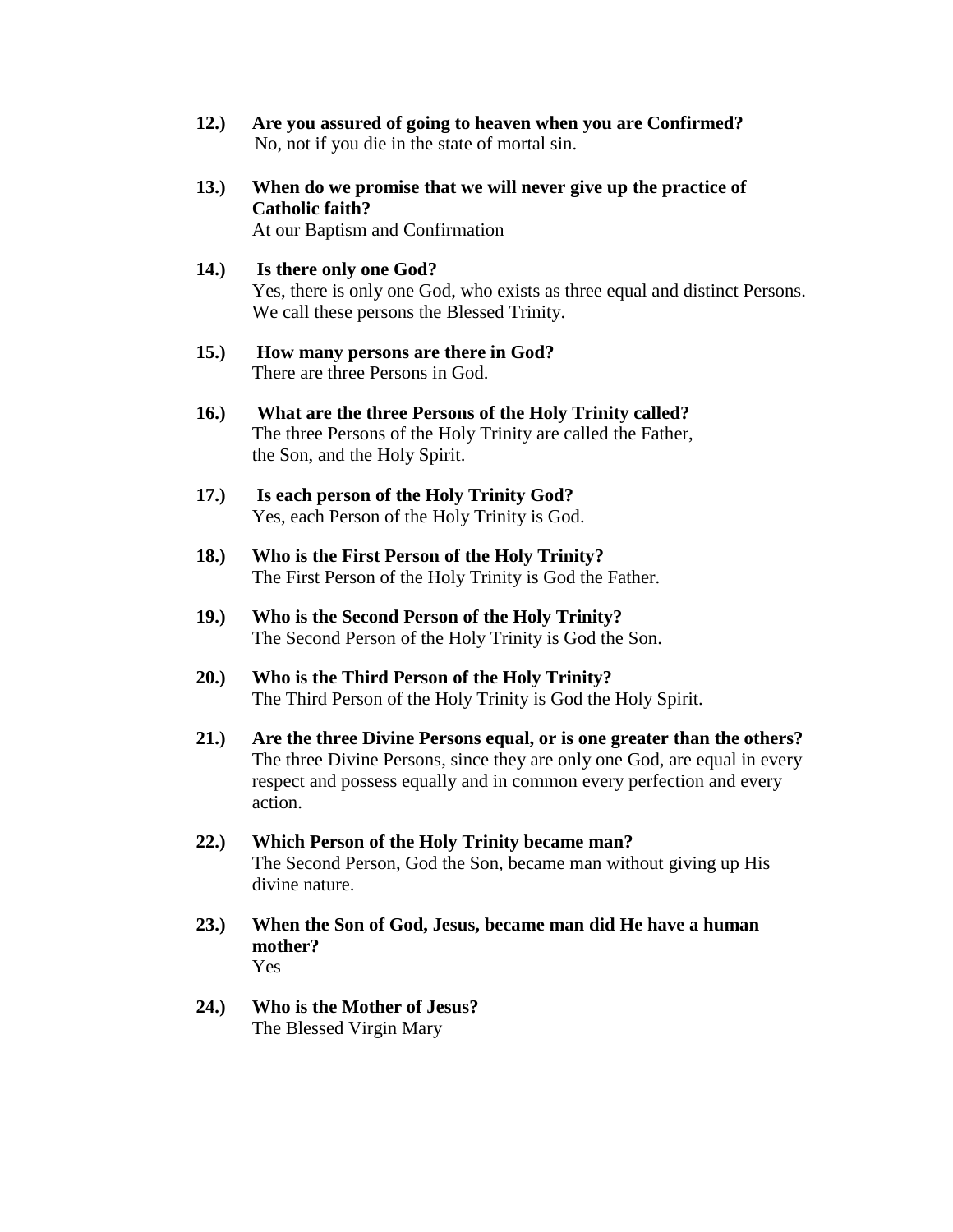#### **25.) Why do we honor Mary?**

We honor Mary because she was chosen to be the Mother of God, she was "full of grace," free from the stain of original sin from the first instant of her existence.

- **26.) Was St. Joseph the father of Jesus?** St. Joseph was not the true father of Jesus, but was his foster father.
- **27.) Who was Jesus' real father?** God the Father
- **28.) What name was given to the second Person of the Trinity when He became man?** Jesus
- 29.) **When do we celebrate the birth of Jesus?** We celebrate His birth on Christmas, Dec.  $25<sup>th</sup>$
- **30.) Is Jesus Christ God and man?** Yes, Jesus Christ is true God and true man.
- **31.) How did the Son of God become man?** The Son of God became man by taking a human body and soul in the pure womb of the Virgin Mary, by the work of the Holy Spirit. **This is called the Incarnation**.
- **32.) Are there two natures in Jesus Christ?** Yes, there are two natures in Jesus Christ: divine nature and human nature.
- **33.) With the two natures in Jesus Christ, are there also two persons?** With the two natures in Jesus Christ, there are **not** two persons, but only one: the Divine Person of the Son of God.

#### **34.) What is meant by the Redemption?**

That Jesus, by becoming man and dying for us on the cross and rising from the dead, paid the price for our sins, opened the gates of heaven, and freed us from the slavery of sin and death.

#### **35.) What is original sin?**

Original sin for us is the lack of grace with which we are born with. It is a result of the sin of our first parents, Adam and Eve. It is not a sin we ourselves commit.

#### **36.) How is original sin taken away?**

Original sin is taken away by receiving the Sacrament of Baptism.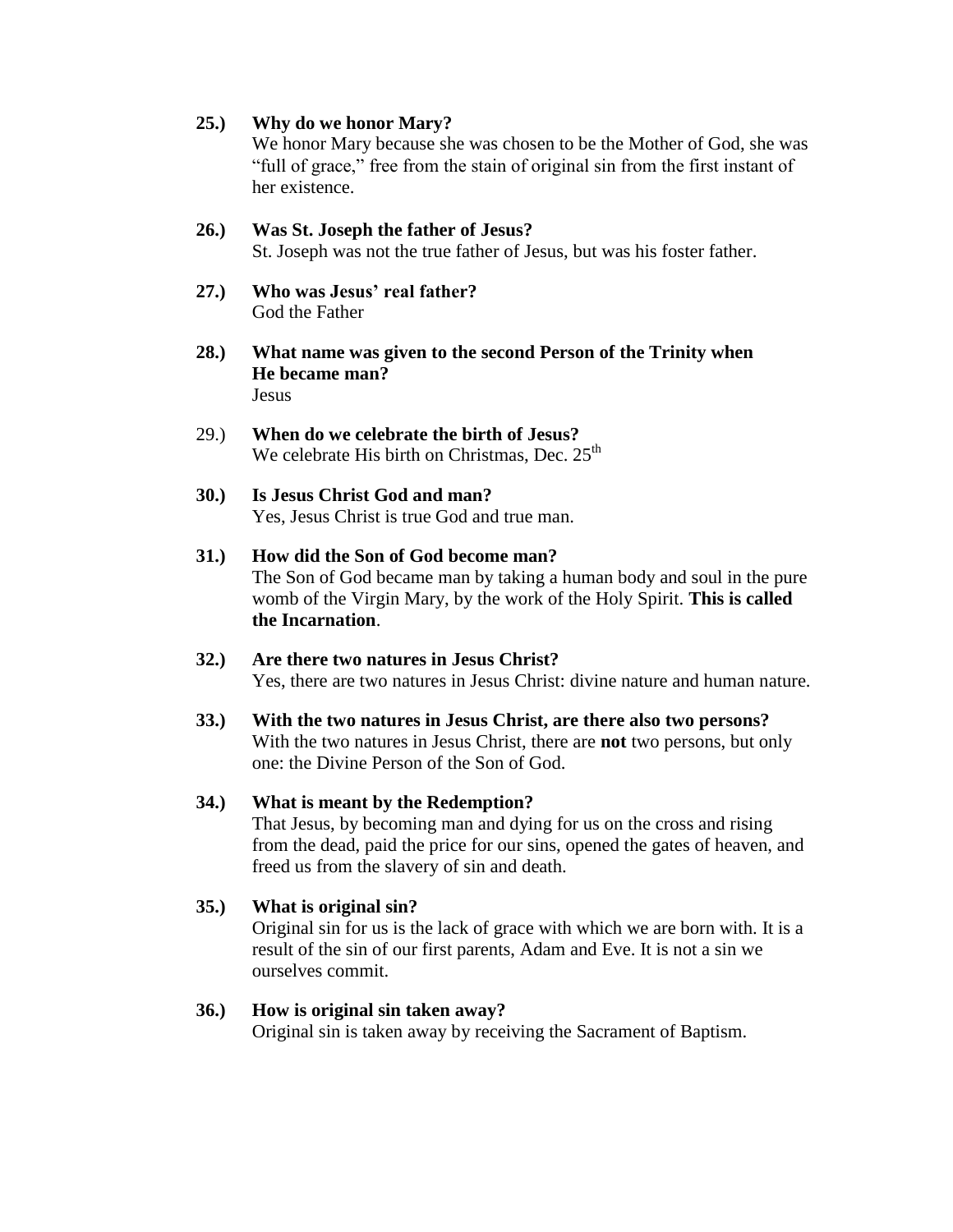## **37.) What did the sacrament of Baptism do for you?** Through Baptism, Jesus cleanses us of all sin. We are born again as a child

- of God and become a member of the Church.
- **38.) How many times can you receive Baptism?** Once.
- **39.) Once you are Baptized, does that mean for sure that you will go to heaven?**

No, not if you die in a state of unrepented mortal sin.

# **40.) How many kinds of sin are there?**

There are two kinds: mortal and venial

# **41.) What is mortal sin?**

Mortal sin is an act of disobedience to the law of God in a serious matter, done with full knowledge and deliberate consent.

# **42.) What three things are necessary to commit a mortal sin?**

- 1.) You must disobey God in a serious matter
- 2.) You must know that it is wrong at the time you do it.
- 3.) You must do it on purpose and freely without being forced into it.
- **43.) What happens to you if you die in a state of mortal sin?** You go to hell.

#### **44.) How can a mortal sin be forgiven?** A mortal sin can be forgiven through the sacrament of Penance

# **45.) If you have committed mortal sin, what should you do before receiving Confirmation?**

You should make a good confession.

# **46.) What is venial sin?**

Venial sin is an act of disobedience to the Law of God in a lesser matter or in a matter in itself serious, but done without full knowledge and consent.

**47.) What happens if you die with venial sin on your soul?** You go to purgatory

# **48.) What is Purgatory?**

Purgatory is the place where a soul goes to be made clean from all venial sin and receive the punishment due to sins already forgiven before it can go to Heaven.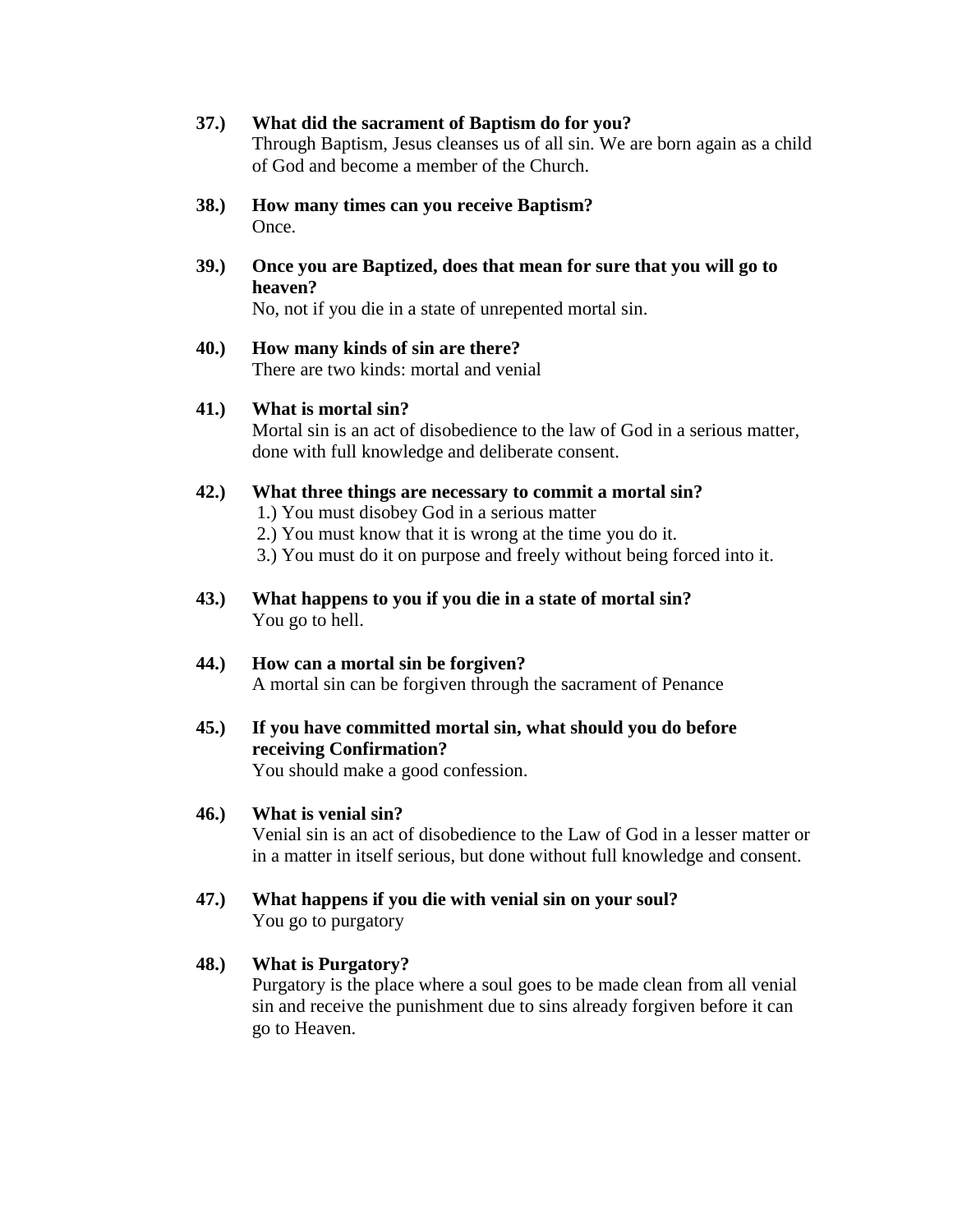- **49.) What happens to the souls in Purgatory after their time of purification?** They go to heaven.
- **50.) Can any sin, no matter how serious or how many times it is committed, be forgiven?** Yes, any sin, no matter how serious or how many times it is committed can be forgiven.
- **51.) What three things must you do in order to receive forgiveness of sin in the Sacrament of Reconciliation?**
	- 1.) Confess all sins committed since last confession
	- 2.) You must be truly sorry for your sins
	- 3.) You must resolve to try to amend your life.
- **52.) Does a person in hell ever get out?** No, hell is forever
- **53.) Who has power to forgive sins?** A Catholic priest, by the power of the Holy Spirit.
- **54.) When did Jesus give us the Eucharist?** Jesus gave us the Sacrament of the Eucharist at the Last Supper.
- **55.) At the Last Supper what did Jesus do with the bread and wine?** At the Last Supper, Jesus changed the bread and wine into His Body and Blood.

#### **56.) What happens at the Sacrifice of the Mass?**

The bread and wine are changed into the Body, Blood, Soul and Divinity of Jesus when the priest repeats the words of Consecration spoken at the Last Supper. In this way the sacrifice on the cross that Jesus offered on Calvary is made present again so that we can join in offering it to the Father and receive its benefits.

- **57.) Where in the Church building is God present in a special way?** God is present in a special way in the Tabernacle, under the appearance of bread.
- **58.) Why can a priest change the bread and wine into the Body and Blood of Christ?**

Jesus gave this power to His Apostles and they gave it to the bishops and priest who came after them.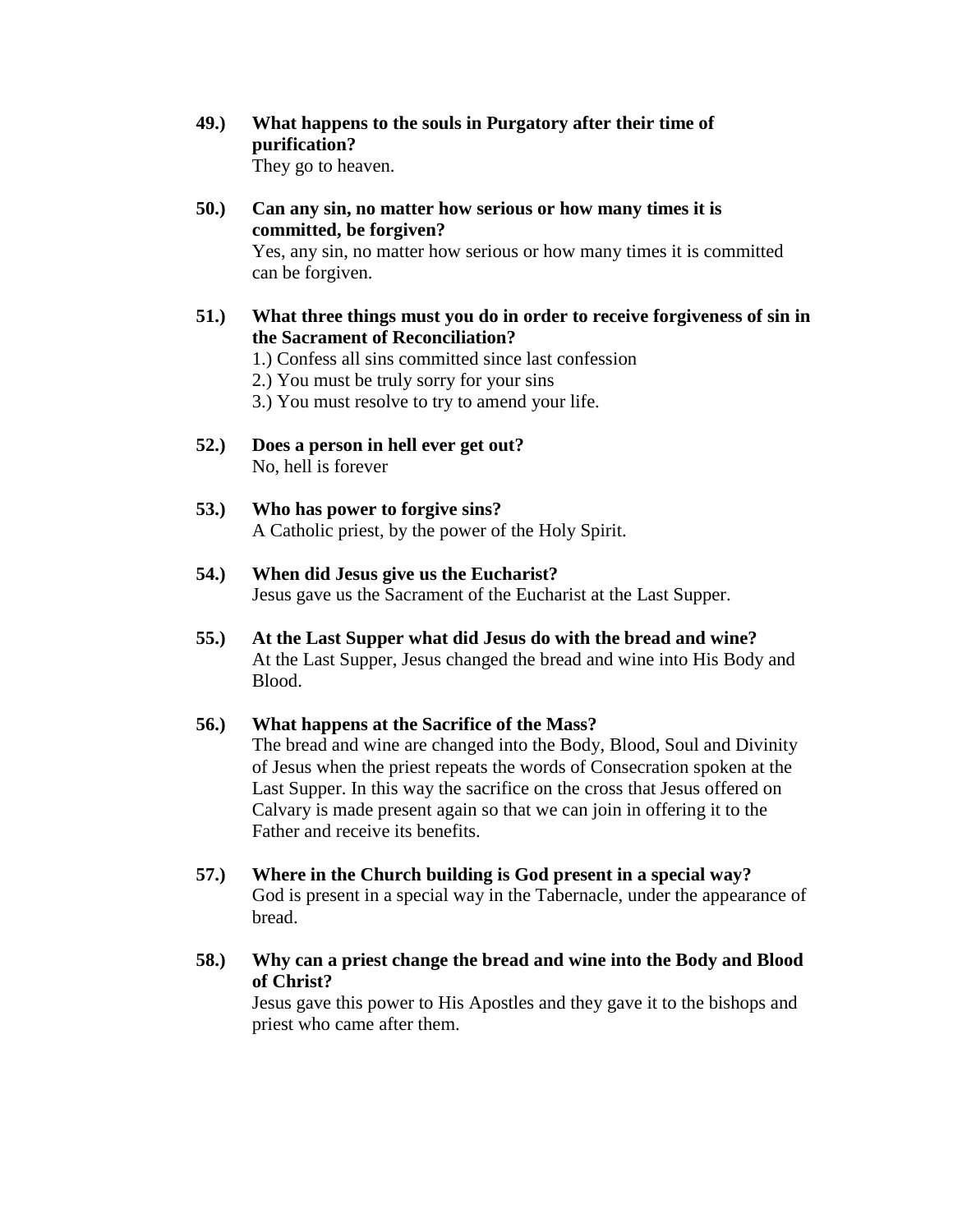## **59.) How can a priest change the bread and wine into the Body and Blood of Christ?**

When a man becomes a priest, he receives the power from Jesus to change the bread and wine into the Body and Blood of Jesus. Jesus first gave the power to His disciples when he said, at the Las Supper, "Do this in memory of Me."

#### **60.) What is sacrilege?**

Sacrilege consists in profaning or treating unworthily the sacraments and other liturgical actions, as well as person, things, or places consecrated to God. (CCC 2120)

- **61.) On what day did Jesus die on the Cross?** Jesus died on the Cross on Good Friday.
- **62.) On what day did Jesus rise from the dead?** Jesus rose from the dead on Easter Sunday.

# **63.) Where do we find the Church of Jesus Christ?**

The Church of Jesus Christ continues to exist in the Catholic Church because she alone is *one, Holy, catholic, and apostolic,* as Jesus himself willed her to be.

#### **64.) Why is the Church one?**

The Church is one because all of her members have the same faith and the same sacraments. She is one because her source is the unity of the Blessed Trinity, her founder is Jesus Christ, and her soul is the Holy Spirit.

#### **65.) Why is the Church holy?**

The Church is holy because Jesus Christ, her invisible head, gave himself up for his bride, the Church, and endowed her with the Holy Spirit who give her life and sanctifies her members, making them holy and into the Mystical Body of Christ.

#### **66.) Why is the Church catholic?**

The Church is catholic, that is, universal, because she was instituted for all men, is suitable for all men, and has been extended over the whole world.

#### **67.) Why is the Church apostolic?**

The Church is apostolic because she has been founded upon the apostles and on their preaching, and because she is governed by their successors, the bishops, who continue to transmit both doctrine and power without interruption or change.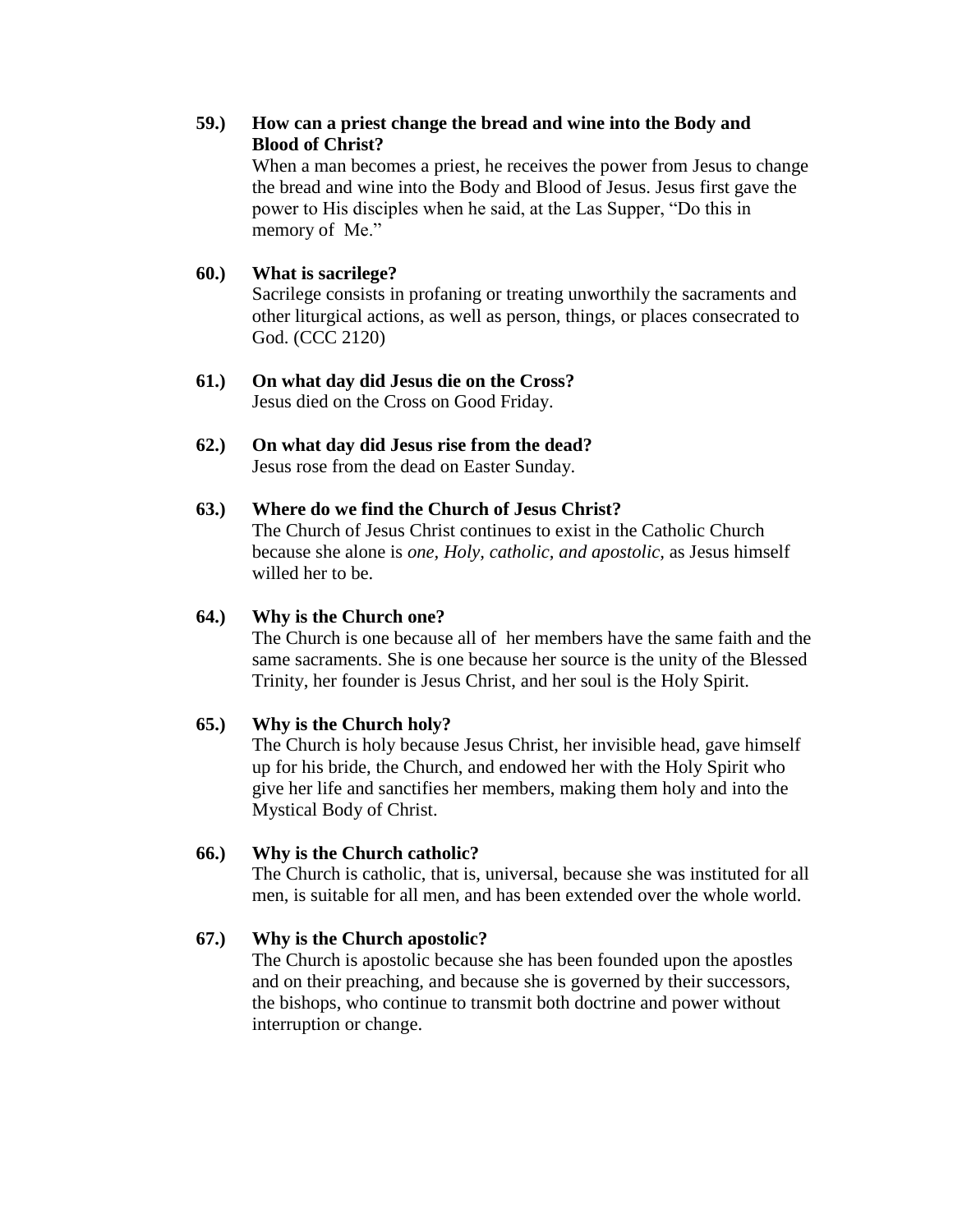#### **68.) What was Pentecost?**

Pentecost was the holy event of the descent of the Holy Spirit upon the apostles, ten days after the Ascension and fifty days after Easter. Pentecost is the "birthday of the Church."

## **69.) Did Jesus give special authority to some of the Apostles?**

Yes, Jesus gave the keys to the Kingdom of Heaven to St. Peter, telling him that whatever he declared loosed or bound on earth would be held loosed or bound in heaven.

## **70.) Who is the Pope?**

The Pope is the successor of St. Peter and the visible head of the entire Church.

# **71.) What is the name of our present Pope?**

The present Pope is Pope Benedict XVI

# **72.) What are the Commandments of God?**

The Commandments of God are the moral laws that God gave to all mankind through Moses on Mount Sinai in the Old Testament, and which Jesus Christ perfected in the New Testament.

## **73.) How many Commandments are there?** Ten.

# **74.) Recite the Ten Commandments of God (in order).**

- 1. I am the Lord thy God. Thou shalt not have strange gods before Me.
- 2. Thou shalt not take the name of the lord thy God in vain.
- 3. Remember to keep holy the Lord"s Day.
- 4. Honor thy father and thy mother.
- 5. Thou shalt not kill
- 6. Thou shalt not commit adultery.
- 7. Thou shalt not steal.
- 8. Thou shalt not bear false witness against thy neighbor.
- 9. Thou shalt not covet thy neighbor"s wife.
- 10. Thou shalt not covet thy neighbor"s goods.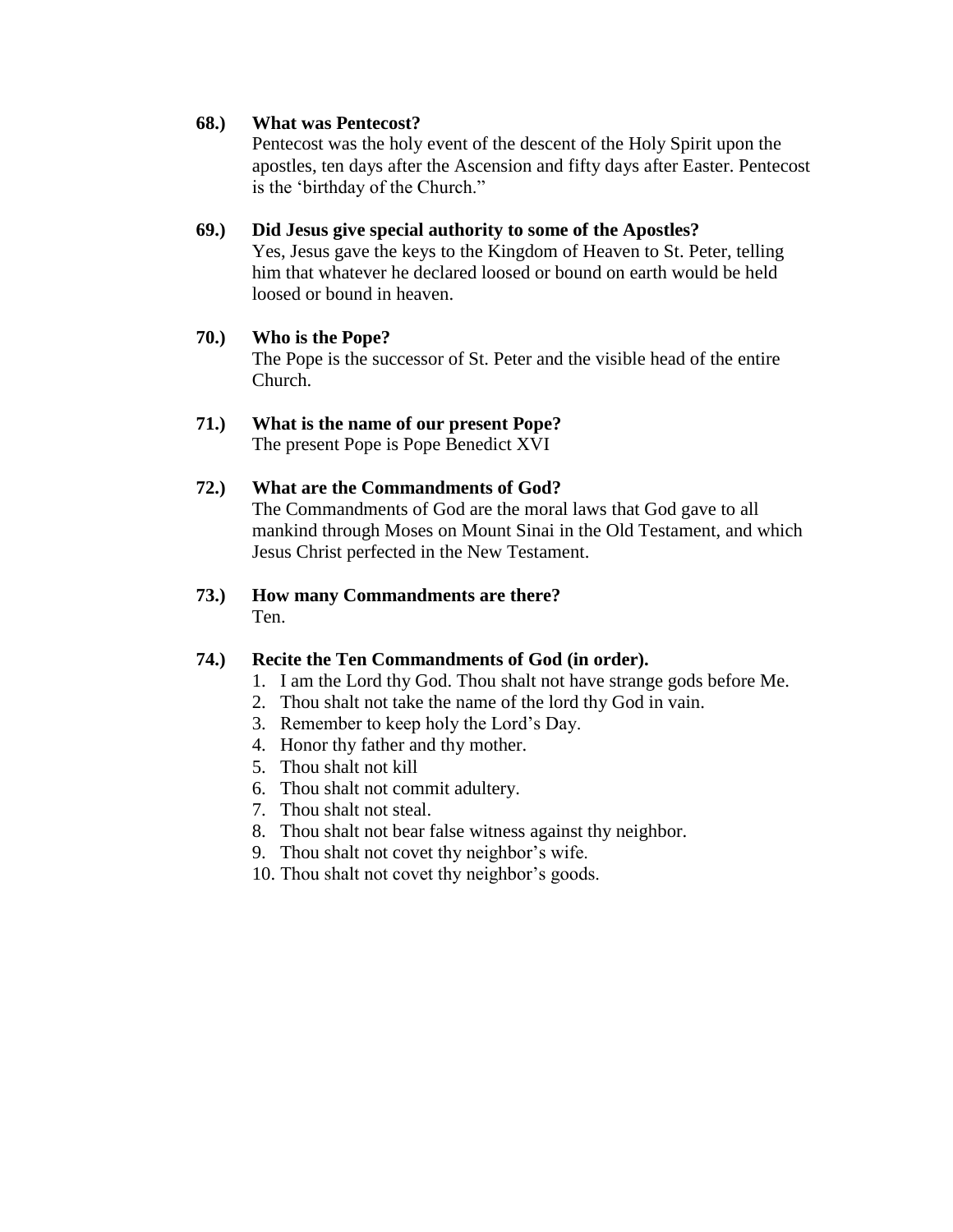#### **The manner of receiving the sacrament of Confirmation is**

- The Bishop will lead the candidates in the renewal of baptismal promises, and invoke the Holy Spirit.
- You will then stand before the Bishop, with your sponsor who places his/her right hand on your shoulder and announce your Confirmation name loudly.
- The Bishop will anoint your forehead with Oil of Chrism, saying: "your Confirmation name, be sealed with the Gift of the Holy Spirit." You respond, "Amen"
- The Bishop will then say to you: "Peace is with you," you will respond, "And also with you."

#### **Prayers**

# **The Sign of the Cross**

In the name of the Father, and of the Son, and of the Holy Spirit. Amen

# **Our Father**

Our Father, Who art in Heaven, hallowed be Thy Name; Thy kingdom come; Thy will be done on earth as it is in Heaven. Give us this day our daily bread, and forgive us our trespasses as we forgive those who trespass against us; and lead us not into temptation, but deliver us from evil. Amen

# **Hail Mary**

Hail Mary full of grace! The Lord is with thee. Blessed art thou among women, and blessed is the fruit of thy womb, Jesus. Holy Mary, Mother of God, pray for us sinners, now and at the hour of our death. Amen

# **Glory Be**

Glory be to the Father, and to the Son, and to the Holy Spirit, as it was in the beginning, is now, and ever shall be, world without end. Amen

# **Blessing Before Meals**

Bless us O Lord, and these Thy gifts, which we are about to receive from Thy bounty, through Christ our Lord. Amen

# **Prayer to My Guardian Angel**

Angel of God, my guardian dear, to whom god's love commits me here, ever this day be at my side, to light and guard, to rule and guide. Amen

# **Act of Contrition**

O my God, I am heartily sorry for having offended You. I detest all my sins because of Your just punishments, but most of all because they offend You, my God, who are all-good and deserving of all my love. I firmly resolve, with the help of Your grace, to confess my sins, to do penance, and to amend my live. Amen